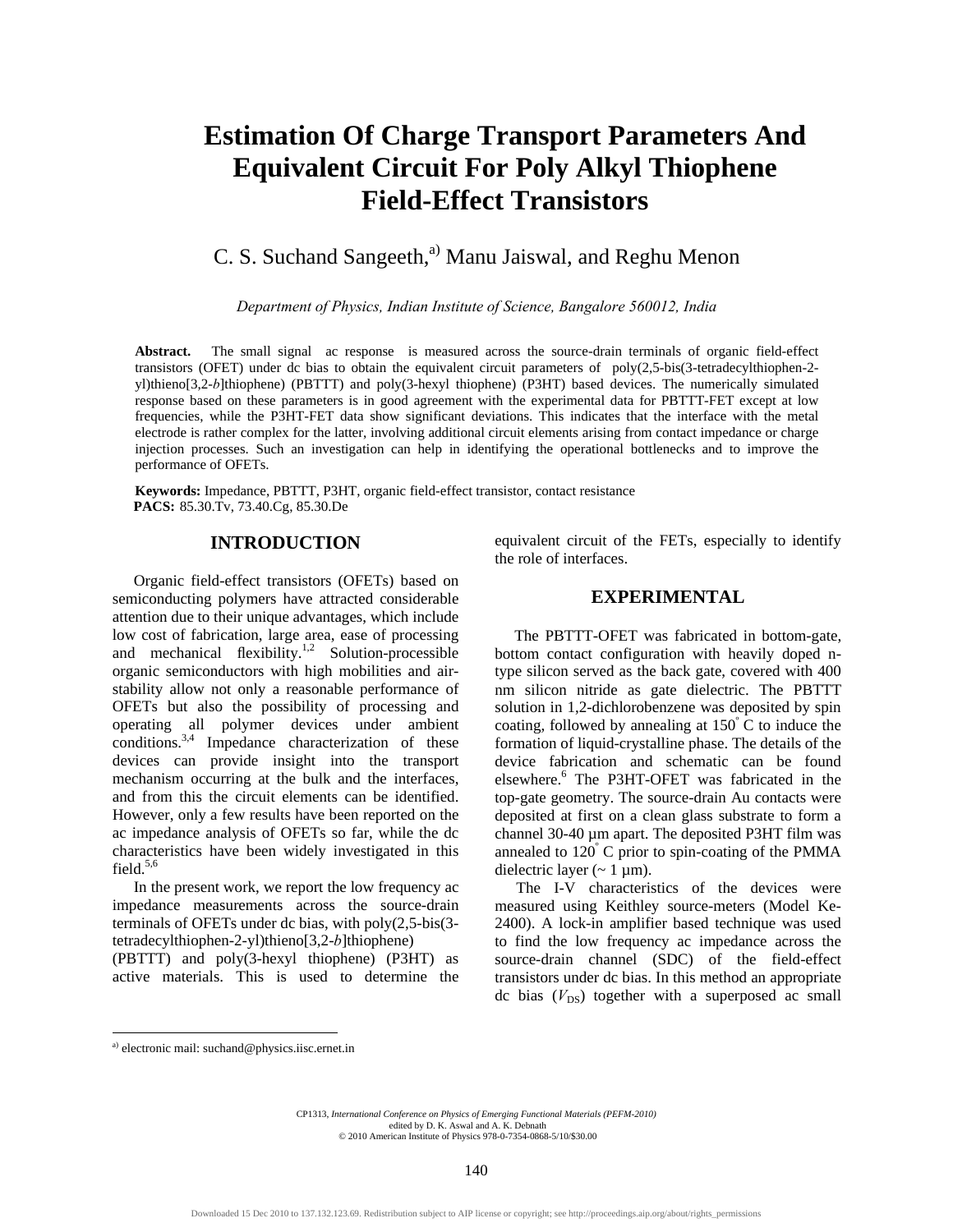signal (50 mV) is applied across the SD electrodes of the OFET and the complex ac voltage response are measured using a lock-in amplifier (SR-830) and a resistor-divider.<sup>5</sup> Further the ac measurements were carried out at 200 K in a custom made cryostat.

#### **RESULTS AND DISCUSSIONS**

 The transfer characteristics of the PBTTT and P3HT OFETs are plotted in Fig. 1(a) and 1(b), respectively. The transfer characteristics suggest hole transport in both the systems. The room temperature on-off ratio of the devices is 600 for the PBTTT-OFET and 450 for the P3HT-OFET. The mobility of PBTTT device  $(0.1 \text{ cm}^2/\text{Vs})$  is found to be slightly higher compared to that of P3HT device  $(0.065 \text{ cm}^2/\text{Vs})$ , at room temperature, this may be due to the larger grain size.<sup>7</sup>

 The impedance characterization of these devices under dc bias is essential for a comprehensive understanding of the equivalent circuit, and to develop theoretical models for injection and transport in polymer devices. The frequency dependence of the phase  $\varphi$  at different temperatures is shown in Fig. 2. The negative phase angle increases in magnitude while increasing the frequency. The impedance data are analyzed according to the electrical network theory and described by Bode Plot analysis as discussed elsewhere.<sup>5</sup>



**FIGURE 1.** Transfer characteristics of (a) PBTTT-OFET and (b) P3HT-OFET.

The frequency response of the system  $G(\omega)$  is measured by the complex source-drain impedance  $Z_0(\omega)$ , under assumptions of low-level input and linearity of system response. It is known that, timeinvariant linear systems (i.e., the frequency response is independent of the amplitude and phase of the input

signal) often follow ordinary linear differential equations (OLDE) of the first order and its transfer function in polar form is as follows:

$$
|G(\omega)| = \kappa / [1 + (\omega / \omega_c)^2]^{1/2}, \qquad (1)
$$

$$
\varphi_O(\omega) = \tan^{-1}(-\omega/\omega_c),\tag{2}
$$

where  $\kappa$  and  $\omega_c$  are system dependent constants. Using the network theory developed by Bode, the above Eq. (1) is represented in units of decibels [i.e.,  $20\log|G(\omega)|$ , and is plotted as a function of  $\log \omega$ , as shown in the insets of Fig. 2(a) and 2(b). The high frequency asymptote has a slope of nearly –20 db/decade, as known in linear time invariant system that follows OLDE of first order. The corner frequency  $\omega_c$  could be determined by plotting  $\varphi$  versus  $\omega$  (or *f*) and from such a plot the value of  $\omega_c$  at  $\varphi = 45^\circ$  [see Eq. (2)] can be obtained. Substituting the value of  $\omega_c$  and  $|G(\omega_c)|$  in Eq. (1), the value of  $\kappa$  can be estimated. Thus Bode plots can be used to determine the system dependent constants,  $\kappa$  and  $\omega_c$ , in the analysis of the equivalent circuits of FETs.



**FIGURE 2.** (a) Phase vs frequency for PBTTT-OFET, the corner frequency  $f_c$  is the frequency value at -45<sup>0</sup>. Inset: Bode plot of output impedance. (b) Phase vs frequency for P3HT-OFET. Inset: Bode plot of output impedance.

The ac equivalent circuit of the SDC is determined from the complex form of impedance expressed in